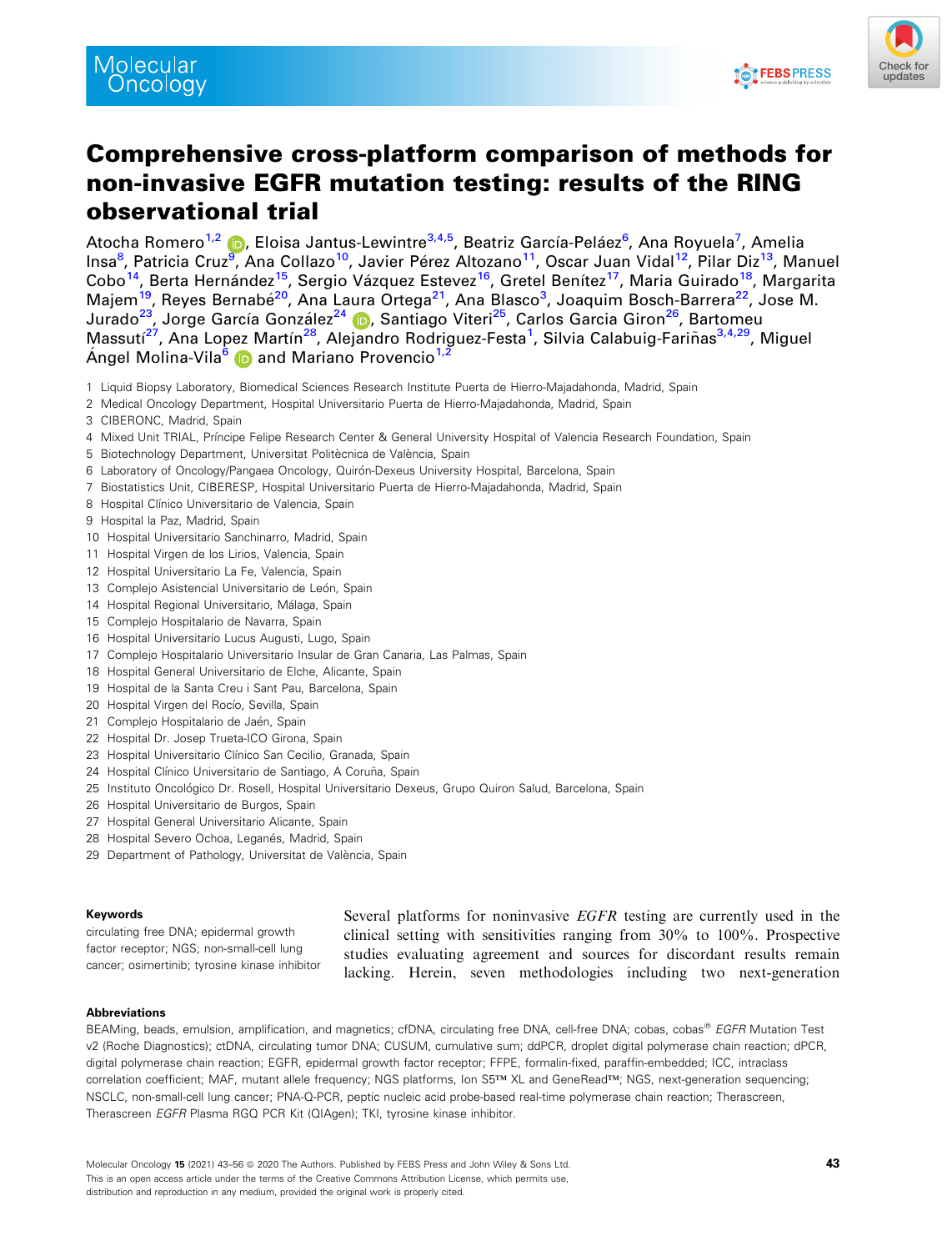#### **Correspondence**

A. Romero, E. Jantus-Lewintre and M. A. Molina-Vila, Laboratorio Biopsia Líquida, Oncologıa Medica, Hospital Universitario Puerta de Hierro, C/Manuel de Falla 1, 28222 Majadahonda, Madrid, Spain Tel: +34 91 1917769 E-mails: [atocha10@hotmail.com](mailto:) (AR); [ejantus@btc.upv.es](mailto:) (EJ-L); and [mamolina@panoncology.com](mailto:) (MAM-V)

Trial registration: NCT03363139

(Received 28 June 2020, revised 1 October 2020, accepted 22 October 2020, available online 13 November 2020)

doi:10.1002/1878-0261.12832

[Correction added on 21 December 2020, after first online publication: Peer review history is not available for this article, so the peer review history statement has been removed.]

### 1. Introduction

Tyrosine kinase inhibitors (TKIs) have dramatically changed the outcome of patients with EGFR-positive non-small-cell lung cancer (NSCLC) [\[1](#page-11-0)–4]. Osimertinib, a third-generation TKI, is currently the standard of care as second-line treatment in patients with T790M-positive tumors at progression to first- or second-generation EGFR TKI [\[5\]](#page-11-0) as well as for first-line treatment of EGFR-positive NSCLC patients [\[6](#page-11-0)]. Biomarker testing using formalin-fixed, paraffin-embedded (FFPE) samples remains the reference standard, yet this approach may be limited by the availability of tumor and quality of DNA. Conversely, there is considerable evidence demonstrating that cell-free DNA (cfDNA) genotyping represents a viable and faster approach [[7,8\]](#page-11-0). In this way, cfDNA testing is recommended for guiding first- and second-line treatment in specific clinical circumstances, most notably, when a patient is medically unfit for invasive tissue sampling or when following pathologic confirmation of a NSCLC diagnosis, there is no sufficient material for molecular testing. Indeed, guidelines recommend testing the T790M resistance mutation in the blood after progression to an EGFR TKI as a first choice, and rebiopsies are suggested in case of a negative result [\[9](#page-11-0)]. As a result, EGFR genotyping using plasma samples is becoming widely used in the clinical setting. However, EGFR mutation detection in plasma samples is subject

sequencing (NGS)-based methods, three high-sensitivity PCR-based platforms, and two FDA-approved methods were compared using 72 plasma samples, from *EGFR*-mutant non-small-cell lung cancer (NSCLC) patients progressing on a first-line tyrosine kinase inhibitor (TKI). NGS platforms as well as high-sensitivity PCR-based methodologies showed excellent agreement for EGFR-sensitizing mutations ( $K = 0.80{\text -}0.89$ ) and substantial agreement for T790M testing  $(K = 0.77$  and 0.68, respectively). Mutant allele frequencies (MAFs) obtained by different quantitative methods showed an excellent reproducibility (intraclass correlation coefficients 0.86– 0.98). Among other technical factors, discordant calls mostly occurred at mutant allele frequencies  $(MAFs) \leq 0.5\%$ . Agreement significantly improved when discarding samples with MAF  $\leq 0.5\%$ . *EGFR* mutations were detected at significantly lower MAFs in patients with brain metastases, suggesting that these patients risk for a false-positive result. Our results support the use of liquid biopsies for noninvasive EGFR testing and highlight the need to systematically report MAFs.

> to the sensitivity of the method used, which may limit the access to targeted therapies.

> Currently, several platforms are available for noninvasive EGFR testing in blood, some of which have received approval from the U.S. Food and Drug Administration (FDA) as well as European Medicines Agency (EMA) as companion kits for EGFR TKIs. Notably, the reported sensitivities of the different assays for EGFR mutation detection in the cfDNA from patients with advanced NSCLC vary as much as from 30% to [10](#page-11-0)0% [10]. While there are numerous reports on the sensitivity and specificity of different platforms using tissue as a gold standard [\[11,12](#page-11-0)], studies evaluating the agreement between different methods for liquid biopsy analysis in large prospective cohorts remain limited, and reports comparing quantitative measurements of mutant allele frequencies (MAFs) are particularly scarce.

> In this study, we describe the results of an observational trial specifically designed to evaluate the agreement between seven methods for the detection of EGFR mutations in blood, including two next-generation sequencing (NGS)-based methods, three high-sensitivity PCR-based platforms, and two FDA-approved methods. To our knowledge, this is the largest study (in terms of the number of platforms evaluated) so far to formally compare available technologies designed for noninvasive EGFR mutation testing and the first to comprehensively evaluate the concordance between MAFs. In addition, causes for discordant results are thoroughly investigated.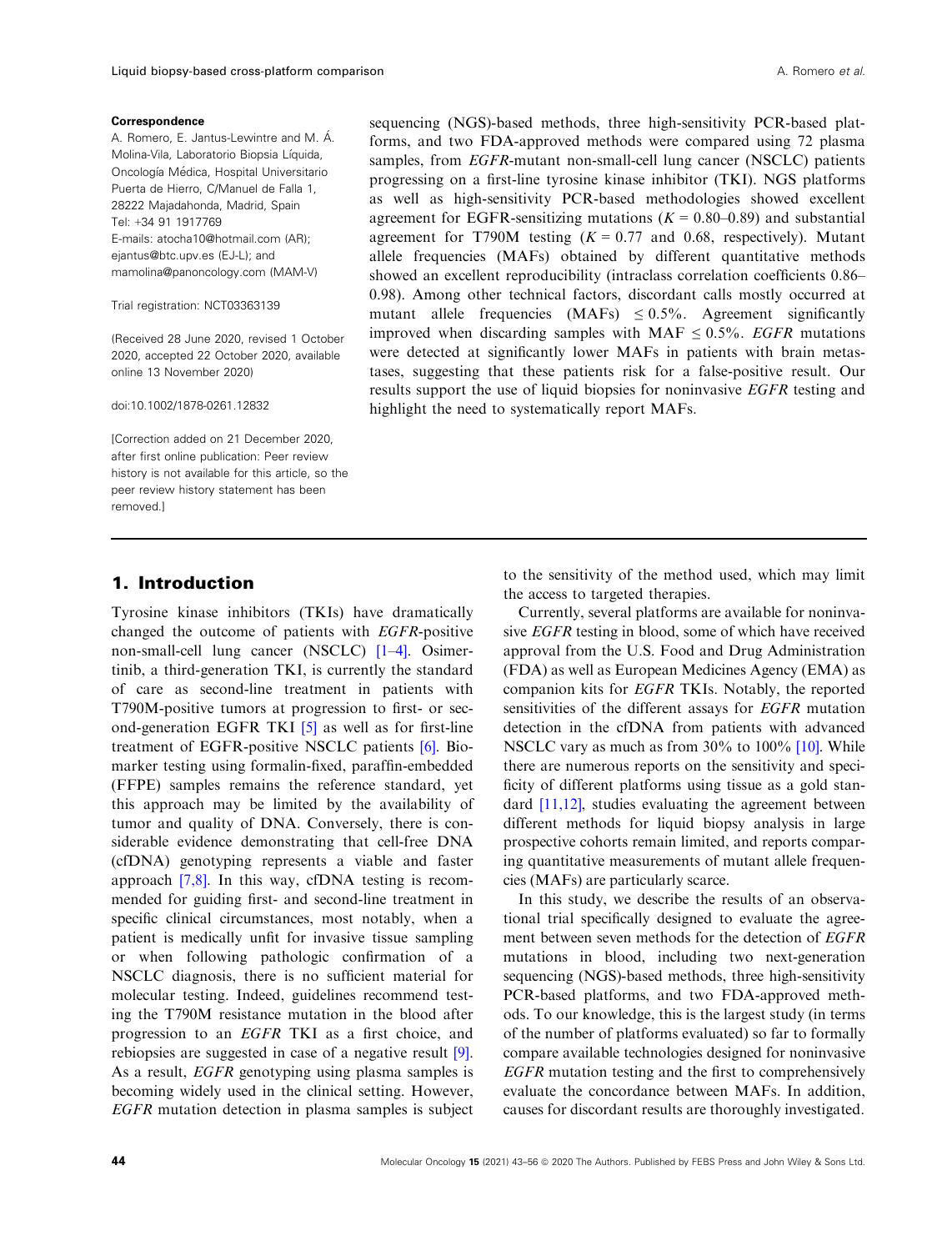# 2. Methods

#### 2.1. Study cohort

This is a non-post-authorization (non-PAS) and noninterventional prospective, multicentre, cross-sectional study (ClinicalTrials.gov Identifier: NCT03363139) in which 72 patients with EGFR-mutant NSCLC were enrolled between July 2018 and January 2019 in 23 Spanish hospitals. There was no intention for validation of any technique in the study. The study protocol was approved by the Hospital Puerta de Hierro Ethics Committee (internal code PI-154/17), and informed consent was obtained from all participants. Study monitoring was carried out by the Spanish Lung Cancer Group ([www.gecp.org](http://www.gecp.org)). Inclusion criteria were as follows: (a) patients diagnosed with EGFR-mutant, stage IIIB and IV non-small-cell lung cancer, who have progressed as assessed by CT scan according to RECIST criteria v.1.1 to first- or second-generation EGFR tyrosine kinase inhibitors (TKIs) (e.g., gefitinib, erlotinib, afatinib), including patients who received a chemotherapy line before TKI treatment. Samples must be drawn before the patient starts a new treatment. (b) Patients must sign the informed consent of the study. (c) Patients aged  $\geq$  18 years. Exclusion criteria were as follows: (a) patients progressing to thirdgeneration EGFR TKIs (e.g., osimertinib) and (b) no possibility of venipuncture. The patients participating in this noninterventional study did not receive treatment in relation to the study. Prospective information about treatments was not collected.

Three blood samples blood samples were collected per patient upon disease progression after a first-line treatment with a first- or second-generation TKI, assessed by RECIST criteria v. 1.1, and before the initiation of second-line treatment. Median time between the assessment of progressive disease and blood extraction was below 4 weeks in all cases. Eligible patients were both male and female, age  $> 18$  years, with a pathologically confirmed diagnosis of stage IV NSCLC harboring an EGFR mutation, and who had progressed with first-line EGFR TKI treatment. In all cases, whole-blood samples were collected in a 10-mL Streck Cell-Free DNA BCT tube (Streck, La Vista, NE, USA) and in two 8.5-mL PPT<sup>™</sup> tubes (Becton Dickinson, Franklin Lakes, NJ, USA). Samples were first sent to a central laboratory 1 (L1) for storage, processing, and distribution of the plasma samples to the other two central laboratories (L2 and L3). In all cases, the oncologist was blinded to laboratory result. L1, L2, and L3 were blinded for EGFR mutation status.

#### 2.2. Laboratory procedures

Plasma was separated from the cellular fraction by two consecutive centrifugations at  $1600 g$  for 10 min and at 6000 g for 10 min. Samples were then divided into 6 aliquots of 2.0 mL and stored at  $-80$  °C, until further analysis or distribution to L2 and L3.

#### 2.3. DNA extraction

In order to compare cfDNA yield between different extraction methods, all samples were processed with the following methods: (a) Maxwell<sup>®</sup> RSC  $(MR)$ ccfDNA Plasma Kit (Promega Corporation, Madison, WI, USA), (b) QIAamp Circulating Nucleic Acid (QCNA) (QIAgen, Valencia, CA, USA), and (c) QIAsymphony DSP Virus/Pathogen Midi Kit using a QIAsymphony (QS) robot (QIAgen), in all cases following the manufacturer's instructions. The input volume as well as the final elution volume per method is presented in Table S1. cfDNA concentration was measured using the Qubit dsDNA HS Assay kit (Thermo Fisher Scientific, Waltham, MA, USA) on a Qubit 2.0 Fluorometer (Thermo Fisher Scientific).

#### 2.4. cfDNA genotyping

The presence of *EGFR* mutations in the purified cfDNA was evaluated in the 72 samples using 7 different methods, namely cobas<sup>®</sup> EGFR Mutation Test v2 (Roche Diagnostics, Penzberg, Germany), Therascreen EGFR Plasma RGQ PCR Kit (QIAgen), OncoBEAM EGFR (Sysmex Inostics, Hamburg, Germany), Quant-Studio<sup>®</sup> 3D Digital PCR System (Applied Biosystems, South San Francisco, CA, USA), a 5'-nuclease real-time PCR (TaqMan<sup>®</sup>, Thermo Fisher Scientific) assay in presence of a peptic nucleic acid probe (PNA-Q-PCR), and two NGS platforms (Ion  $S5^{TM}$  XL and GeneRead<sup>TM</sup>) using two different gene panels, Oncomine<sup>™</sup> Pan-Cancer Cell-Free Assay (Thermo Fisher, Palo Alto, CA, USA) and QIAact Lung DNA UMI Panel (QIAgen). Figure S1 shows the study flowchart, indicating which methods were used in each of the three laboratories. The limit of detection (LOD) of each method in terms of MAF is presented in Table S2.

#### 2.4.1. FDA-approved methods

Cobas EGFR Mutation Test v2 (Roche Diagnostics) and Therascreen EGFR Plasma RGQ PCR Kit (QIAgen) were used according to the instructions of the manufacturers.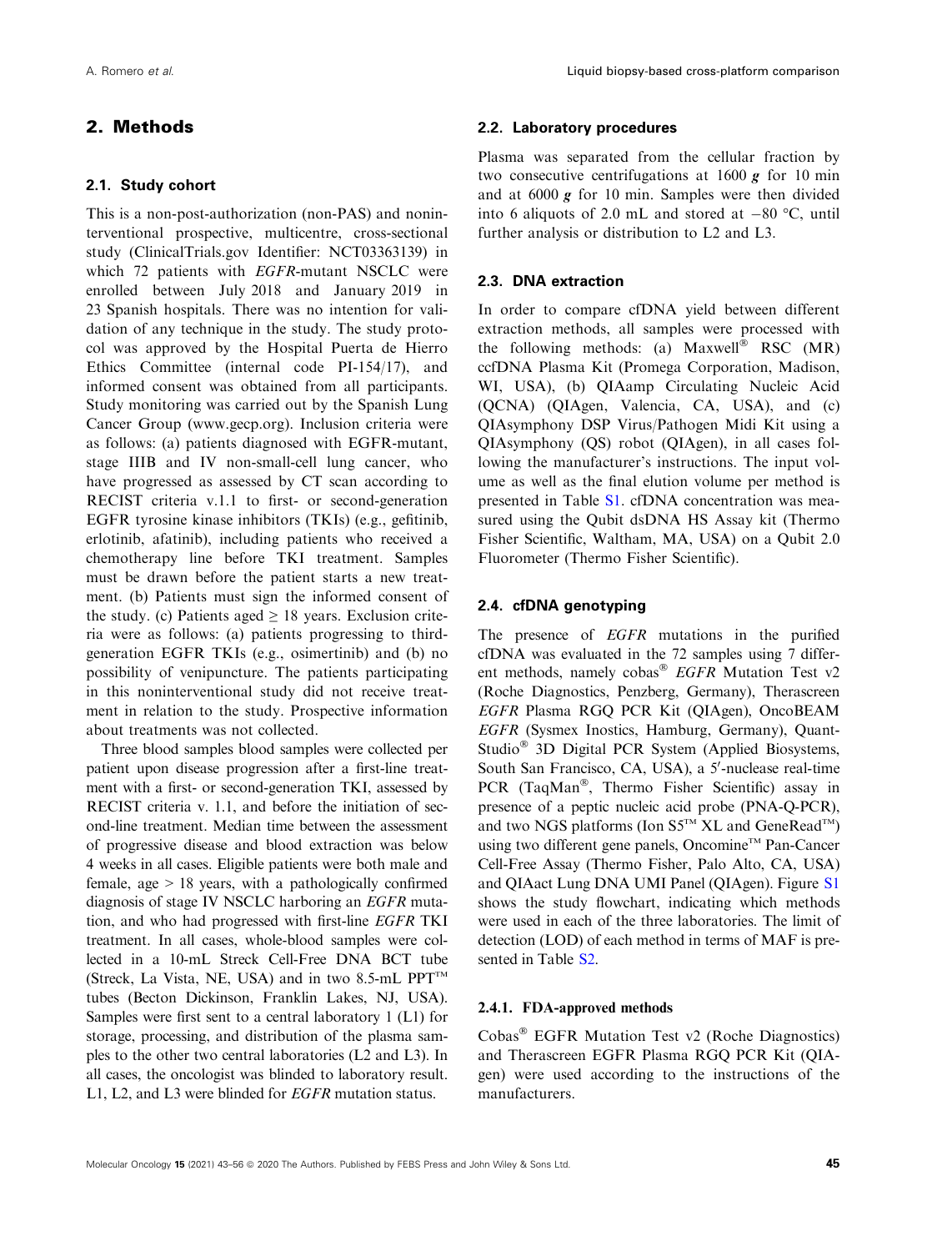### 2.4.2. OncoBEAM<sup>TM</sup> EGFR kit (Sysmex<sup>®</sup>)

BEAMing is a highly sensitive and quantitative platform based on multiplex PCR (mPCR) targeting somatic alterations and followed by a second PCR amplification performed on magnetic beads compartmentalized in millions of oil emulsions). All experiments were performed according to the supplier's recommendations. Briefly,  $125 \mu L$  of cfDNA samples were employed for mPCR. After mPCR, six replicates of each sample were mixed in another plate to perform nested-PCR. Then, serial dilutions  $(1: 50/1: 60/1: 50)$ were carried out. The diluted samples were then transferred to the emulsion PCR plate, together with emulsion working reagents (one for each codon). After this step, the EmulsiFIRE solution was added to induce the emulsion, creating millions of PCR compartments (hydrophilic droplets with a single magnetic bead inside). After breaking the emulsion PCR, WT and mutant-specific probes were hybridized and analyzed by flow cytometry using the Cube 6i cytometer of Sysmex<sup>®</sup> (Sysmex Inostics). Plasma was considered positive by BEAMing for a given mutation if the mutation was detected above thresholds used for clinical application (Table S2).

### 2.4.3. QuantStudio<sup>®</sup> 3D Digital PCR (dPCR)

Cell-free DNA was analyzed using commercially available predesigned TaqMan<sup>®</sup> Liquid Biopsy dPCR assays on a QuantStudio<sup>®</sup> 3D Digital PCR System (Applied Biosystems). The dPCR was carried out on a final volume of  $18 \mu L$  and using  $8.55 \mu L$  of cfDNA template. Subsequently,  $14.5 \mu L$  was loaded into a QuantStudio 3D Digital PCR 20K chip. The cycling conditions were as follows, initial denaturation at 96 °C for 10 min, followed by 40 cycles at 56 °C for 2 min, and at 98 °C for 30 s, a step of 72 °C for 10 min, and finally, samples were maintained at 22 °C for at least 30 min. Chip fluorescence was read twice. Results were analyzed with QUANTSTUDIO<sup>®</sup> 3D ANALYSIS SUITE<sup>TM</sup> CLOUD Software (Thermo Fisher Scientific). The automatic call assignments for each data cluster were manually adjusted when needed. The result of the assay is reported as the ratio of mutant DNA molecules relative to the sum of mutant and wild-type (wt) DNA molecules. A negative control DNA was included in every run. Details about assay performance have been described elsewhere [\[13\]](#page-11-0). Mutations detected by this assay include p.L747 T751>P c.2239 2251>C; p.L747\_A750>P c.2238\_2248>GC; p.E746\_T751delEL-REAT c.2236\_2253del18; p.L747\_T751delLREAT c.2238\_2252del15; p.E746\_A750delELREA c.2235\_

2249del15 c.2236\_2250del15; p.L747-S753>S c.2240\_ 2257del18; p.L858R c.2573T>G 2573\_2574TG>GT; p.G719A c.2156G>C; p.T790M c.2369C>T; p.G719S c.2155G>A; p.G719C c.2155G>T; p.L747\_T751delL-REAT c.2239\_2253del15; p.L747\_S752delLREATS c.2239\_2256del18; p.L861Q c.2582T>A; p.C797S c.2390G>C; 2389T>A; p.E746-S752>V c.2237\_2255>T; p.L747\_P753>Q c.2239\_2258>CA.

#### 2.4.4. PNA-Q-PCR

The assay is based on quantitative real-time PCR (TaqMan) in the presence of a PNA clamp (Eurogentec, Seraing, Belgium) designed to inhibit the amplification of the wild-type alleles. The assay has been fully validated, has an ISO15189 accreditation, and allows estimation of the absolute and relative abundances of mutant alleles in positive samples. Briefly, amplification is performed in a final volume of  $12.5 \mu L$ , using  $3 \mu L$  (~ 4.5 ng) for exon 21 analysis or 1  $\mu L$  $\sim$  1.5 ng) for exon 19 and p.T790M analysis of cfDNA  $6.25 \mu L$  of Genotyping Master Mix (Applied Biosystems, Foster City, CA, USA) 0.96 pmol of each primer 1.2 pmol of probes and 6.25 pmol (for exon 21 and p.T790M) or 62.4 pmol (for exon 19) of PNA. Samples are submitted to 50 cycles of 15 s at 92 °C and 1.5 min at 60 °C, in a QuantStudio<sup>™</sup> 6 real-time PCR System (Applied Biosystems/Thermo Fisher Scientific). The sequence of the primers, probes, and PNAs used and analytical performance has been described elsewhere [\[10,14\]](#page-11-0). Specifically, the assay covers the following mutations: p.L747-T751 c.2238\_ 2252del15; p.L747\_S753>S c.2240\_2257del18; p.E746\_ A750delELREA c.2235\_2249del15, c.2236\_2250del15; p.L747\_S752delLREATS c.2239\_2256del18; p.E746\_ S752>V c.2237 2255>T; p.E746 T751>A c.2237 2244>T; p.L747\_T751>P c.2239\_2251>C; p.L747\_ A750>P c.2239\_2248TTAAGAGAAG>C; p.L858R c.2573T>G 2573\_2574TG>GT; p.G719A c.2156G>C; p.T790M c.2369C>T; p.G719S c.2155G>A; p.G719C c.2155G>T; p.L861Q c.2582T>A; p.C797S c.2390G>C. Analyses were carried out in duplicate using one sample of purified cfDNA, when possible. In addition, all samples were assayed in the absence of PNA to confirm the presence of cfDNA. Genomic DNAs from cell lines at 1.5 ng· $\mu L^{-1}$  were used as positive and negative controls. Extraction and nontemplate controls were added in each run. A sample was considered positive if the same mutant allele amplified in the two duplicates in the presence of PNA. If amplification was only detected in one duplicate, samples were reanalyzed and considered positive if again at least one of the duplicates was positive for the same mutated allele.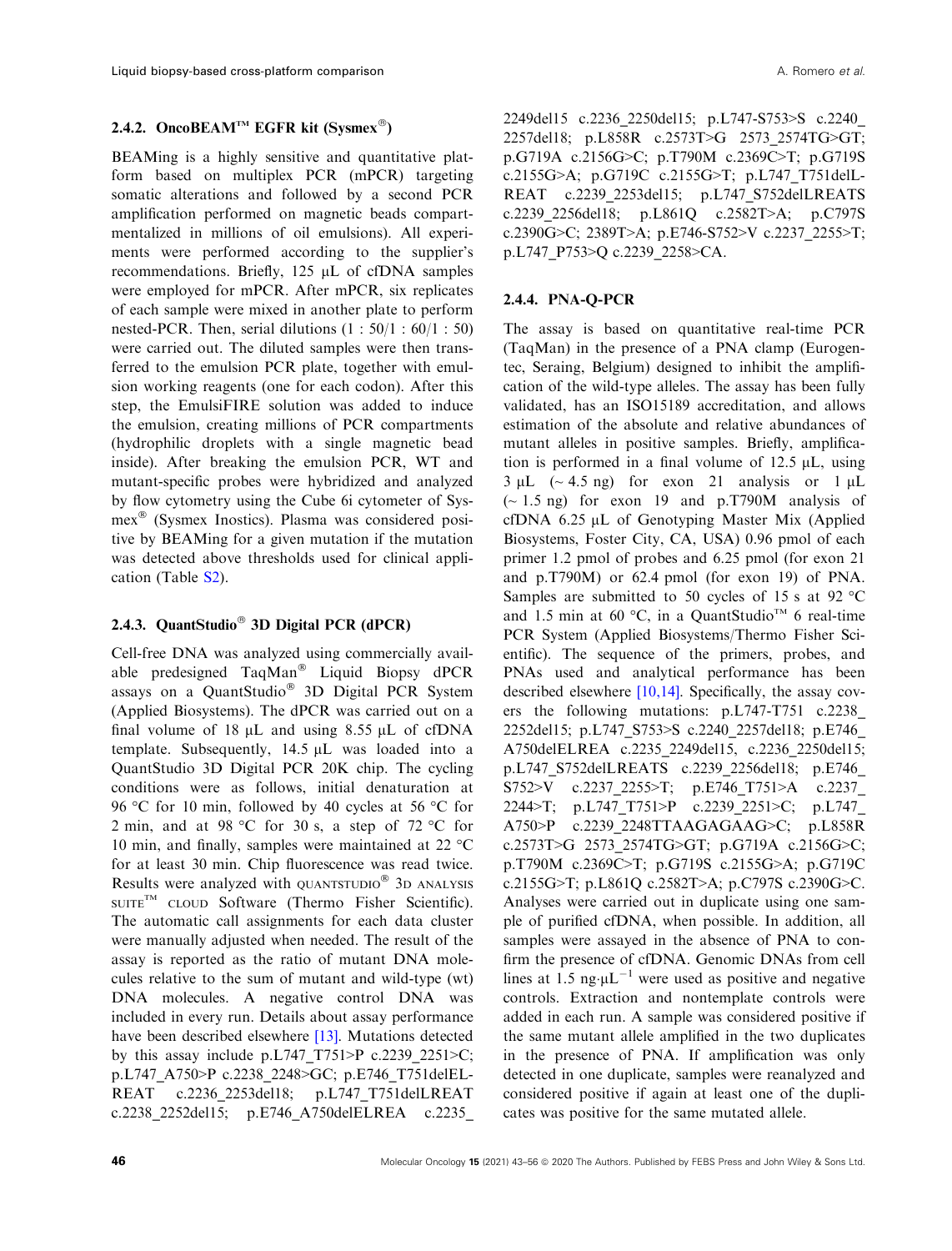# 2.4.5. NGS with the oncomine pan-cancer cell-free assay (Oncomine)

Library preparation was performed according to manufacturer's instructions. All the purifications were made using AMPure XP magnetic beads (Beckman Coulter, Brea, CA, USA). Library quantification was performed using Ion Library TaqMan® Quantitation kit (Thermo Fisher) in a StepOnePlus<sup>TM</sup> qPCR machine (Thermo Fisher). The individual libraries were diluted to a final concentration of 100 pM. The final barcoded libraries were pooled and adjusted to a final concentration of 50 pM. Template preparation and chip loading were carried out on an Ion Chef<sup>TM</sup> System (Thermo Fisher). Eight samples were loaded onto an Ion  $550^{TM}$  chip. Finally, Ion  $550^{TM}$  chips were sequenced on an Ion  $SS^{TM}$  Sequencer (Thermo Fisher). Analysis of raw sequencing data was performed using TORRENT SUITE Software (v5.10.0, Thermo Fisher). For sequencing coverage analysis, the COVERAGEANALYSIS (v.5.10.0.3) plug-in was used (Thermo Fisher). Raw reads were aligned to the human reference genome hg19. Variant calling, annotation, and filtering were performed on the Ion Reporter (v5.10) platform using the Oncomine Taq-Seq Pan-Cancer Liquid Biopsy workflow (v5.10). The clinical significance of somatic variants was performed according to Standards and Guidelines for the Interpretation and Reporting of Sequence Variants in Cancer.

# 2.4.6. NGS with the GeneReader platform (GeneReader)

Purified DNA (16.75  $\mu$ L, ~ 10–70 ng) was used as a template to generate libraries for sequencing with the GeneRead TM QIAact Lung DNA UMI Panel, according to manufacturer's instructions. The panel is designed to enrich specific target regions containing 550 variant positions in 19 selected genes frequently altered in lung cancer tumors (AKT1, ALK, BRAF, DDR2, EGFR, ERBB2/HER2, ESR1, KIT, KRAS, MAP2K1, MET, NRAS, NTRK1, PDGFRA, PIK3CA, PTEN, ROS1, FGFR1, and RICTOR), including MET exon 14 skipping mutations. Libraries were quantified using a QIAxcel Advanced System (QIAgen) and Qubit dsDNA HS Assay kit (Thermo Fisher Scientific), diluted to 100 pg/ $\mu$ L, and pooled in batches of 6 (liquid biopsies). Clonal amplification was performed on 625 pg of pooled libraries by the Gene-Read Clonal Amp Q Kit (QIAgen) using the Gene-Read QIAcube and an automated protocol. Following

bead enrichment, pooled libraries were sequenced using the GeneRead UMI Advanced Sequencing Q kit in a GeneReader instrument. QIAGEN CLINICAL INSIGHT ANALYZE software (QIAgen) was employed to perform the secondary analysis of FASTQ reads, align the read data to the hg19 reference genome sequence, call sequence variants, and generate a report for visualization of the sequencing results. Variants were imported into the QIAGEN Clinical Insight Interpret web interface for data interpretation and generation of final custom report.

# 2.5. Statistical analysis

For the analysis of cfDNA extraction yield according to extraction method, a Friedman test was carried out to assess whether the measurements of the amount of cfDNA (ng) normalized by milliliter of plasma obtained by each methodology were equivalent. The Friedman test is used for one-way repeatedmeasures analysis of variance by ranks [\[15\]](#page-11-0). The difference in AFs between EGFR-sensitizing and p.T790M mutation was assessed using the Wilcoxon signed-rank test. The agreement between different methodologies for the assessment of p.T790M status as well as the original EGFR-sensitizing mutation status (detected vs not detected) was evaluated using the kappa coefficient values and the corresponding 95% confidence intervals (95% CI). The strength of agreement is considered slight when the  $K$  values are between 0.00 and 0.20 fair, 0.21 and 0.40 moderate, 0.41 and 0.60 good, 0.61 and 0.80 and almost perfect, 0.81 and 0.99 [[16](#page-11-0)]. To evaluate the relative accuracy of each method, EGFR mutation status using the FFPE sample from the rebiopsy was considered the gold standard. For this purpose, sensitivity, specificity, positive likelihood ratio, and negative likelihood ratio were calculated.

The difference in MAFs between EGFR mutations was assessed using the Wilcoxon signed-rank test and the reliability between MAFs measured by different methodologies was evaluated using the intraclass correlation coefficient (ICC) through a two-way mixed-effects model, along with the 95% confidence interval. Lin's concordance correlation coefficient [[17,18](#page-12-0)] was estimated to assess the concordance between the measures two by two, interpreting the coefficient as poor if  $< 0.90, 0.90 - 0.95$  as moderate, 0.95–0.99 as substantial and  $> 0.99$  almost perfect [[19](#page-12-0)].

In addition, Passing and Bablok [\[20\]](#page-12-0) regression analysis was performed to assess the agreement and possible systematic bias between methods. Linear model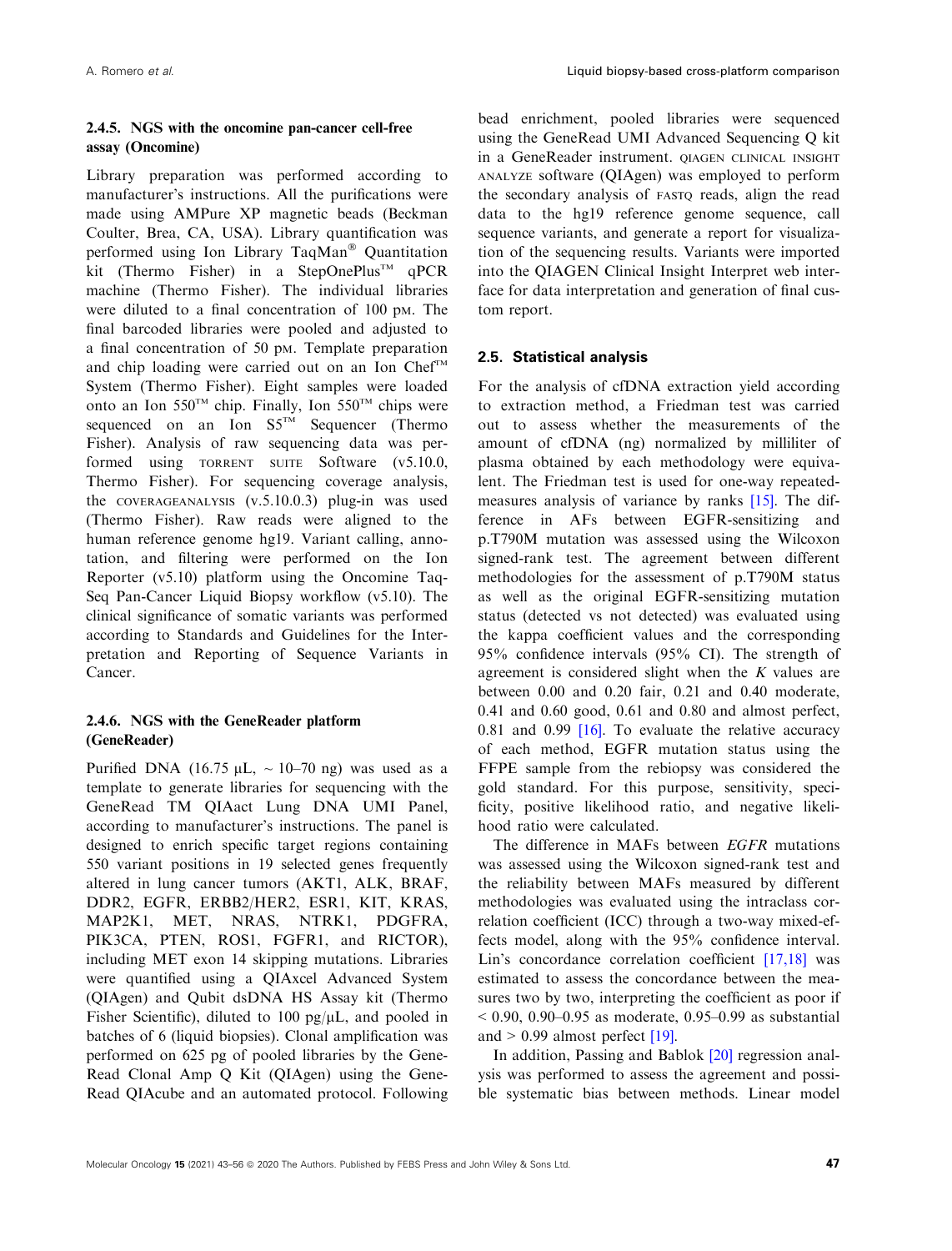validity was performed using the CUSUM test for linearity. Similarly, AF measurements by NGS-based methodologies employed were graphically displayed by means of Bland–Altman plot [[21\]](#page-12-0).

Statistical significance was set at  $P < 0.05$ . The statistical analysis was performed using STATA v.15.1 software (StataCorp. 2017; Stata Statistical Software: Release 15, College Station, TX, USA: StataCorp LLC.)

## 3. Results

#### 3.1. Study cohort

Clinico-pathological characteristics of the study population are presented in Table 1. Most patients were women (66.67%), of Caucasian ethnicity (95.83%), age range at diagnosis from 37 to 84 years, with an average of 65.5 years, and 58.33% of the patients were never smokers. According to the pathology reports, 91.67% of the cases were adenocarcinomas; the rest of the cases  $(8.33\%)$  corresponded to adenosquamous and large-cell carcinoma. All patients were stage IV, with 69% being stage IVA. Regarding EGFR status, 48.61% harbored a deletion in exon 19, 45.83% a point mutation in exon 21, 2.78% a point mutation in exon 18, one tumor harbored S768I in exon 20, and another tumor harbored an insertion in exon 20. There were no significant differences in mutation distribution according gender, age, or histology. Finally, the median number of metastatic lesions at disease progression was 3 (range  $1-12$ ), and  $27.8\%$  of patients had central nervous system (CNS) involvement.

#### 3.2. Comparison of DNA extraction methods

Plasma samples were aliquoted and used for cfDNA extraction using three different methods: MR, QCNA, and QS. There was a moderate to strong correlation between the amount of cfDNA  $(np·mL^{-1}$  plasma) obtained by each methodology (Pearson correlation coefficients: 0.85, 0.89, and 0.98 for QCNA-MR, MR-QS, and QCNA-QS comparisons, respectively;  $P < 0.05$  in all cases). The median total amounts of cfDNA (ng) normalized by plasma input volume, as well as the P25 and P75 yielded by each method, are presented in Table 2. There were significant differences in the cfDNA isolation yield between the methods evaluated ( $P < 0.001$ ), being lower for MR method compared to QCNA and QS. Total amount of cfDNA obtained for each patient and according to each methodology is presented in Table S3.

Table 1. Clinicopathological characteristics of the study population.

| Feature                | Value          | %  |
|------------------------|----------------|----|
| Age (years)            | 66             |    |
| Sex (M)                |                |    |
| Male                   | 24             | 33 |
| Female                 | 48             | 67 |
| Smoking status (M)     |                |    |
| Current/ex             | 30             | 42 |
| Never                  | 42             | 58 |
| Histology (M)          |                |    |
| Adenocarcinoma         | 66             | 92 |
| Other                  | 6              | 8  |
| Stage                  |                |    |
| IVA.                   | 50             | 69 |
| <b>IVB</b>             | 22             | 31 |
| EGFR mutation (M)      |                |    |
| Deletion exon 19       | 35             | 49 |
| Point mutation exon 21 | 33             | 46 |
| Other                  | 4              | 6  |
| Treatment              |                |    |
| Afatinib               | 20             | 28 |
| Erlotinib              | 19             | 26 |
| Gefitinib              | 31             | 43 |
| Other                  | $\overline{2}$ | 3  |

### 3.3. Agreement between methods for EGFR mutation detection

Purified cfDNA samples were analyzed in three central laboratories using a total of seven methods. The proportion of observed agreement and Cohen's kappa index (K) between methods is shown in Table [3.](#page-6-0) The agreement between all methods was almost perfect for the detection of deletions in exon 19 ( $K = 0.87$ ; 95% CI: 0.78–0.96) and substantial for exon 21 point mutations  $(K = 0.76; 95\% \text{ CI: } 0.63{\text -}0.89)$ . Regarding the T790M resistance mutation, concordance was lower but still substantial  $(K = 0.68; 95\% \text{ CI: } 0.57-$ 0.79). The comparison of two FDA-approved methods (cobas<sup>®</sup> and Therascreen) showed almost perfect agreement for the detection of exon 19 deletions and T790M mutation  $(K = 0.81; 95\% \text{ CI: } 0.65-0.97 \text{ and }$ 

Table 2. Extraction yield. Median, P25 and P75 of the amount (ng) of cfDNA obtained per mL of plasma.

|                 |             | Extraction method |       |  |  |  |  |
|-----------------|-------------|-------------------|-------|--|--|--|--|
|                 | <b>QCNA</b> | <b>MR</b>         | OS    |  |  |  |  |
| Median          | 19.71       | 12.25             | 18.25 |  |  |  |  |
| P <sub>25</sub> | 13.91       | 6.78              | 13.47 |  |  |  |  |
| P75             | 28.68       | 24.06             | 25.50 |  |  |  |  |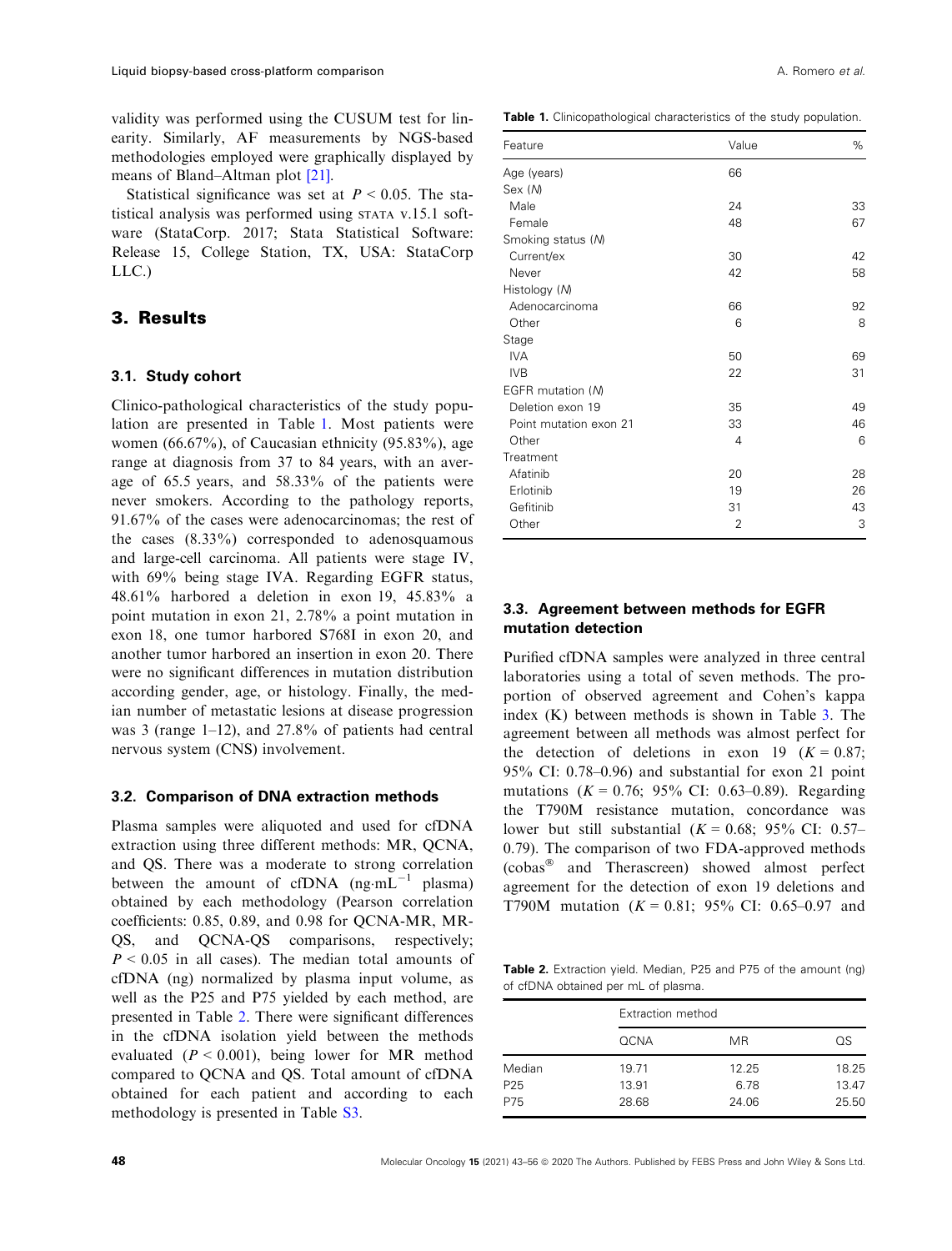<span id="page-6-0"></span> $K = 0.83$ ; 95% CI: 0.66–1.00, respectively) and substantial agreement for the identification of point mutations in exon 21  $(K = 0.61; 95\% \text{ CI: } 0.40-0.82)$ . Remarkably, the agreement between NGS platforms for the detection of EGFR-activating mutations as well as the T790M mutation was particularly good (Fig. [1](#page-7-0))  $(K = 0.84; 95\% \text{ CI:} 0.68-1.00, K = 0.83; 95\% \text{ CI:}$ 0.66–1.00 and  $K = 0.77$ ; 95% CI: 0.59–0.95 for the detection of mutations in exon 19, 21, and T790M, respectively). Finally, high-sensitivity PCR-based methodologies showed perfect to substantial agreement  $(K = 0.89; 95\% \text{ CI:} 0.78{\text -}0.99, K = 0.80; 95\% \text{ CI:}$ 0.67–0.92 and  $K = 0.68$ ; 95% CI: 0.54–0.83 for the detection of mutations in exon 19, 21, and T790M, respectively).

#### 3.4. Investigation of discordant results

The possible causes of discordant results were investigated by elucidating the relationship between the detection of EGFR mutations and cfDNA input (ng) and time between assessment of progressive disease and blood drawn, but no significant differences in cfDNA input or withdrawn timing were found between concordant and discordant samples. Next, we examined whether discordant results were related to differences in the limits of detection (LOD) of the different assays and, consequently, if discordant calls occurred mostly at low MAFs. We thus performed an agreement analysis discarding samples in which EGFR mutations were detected at MAFs  $\leq 0.5\%$ . It is noteworthy that, in this subset of samples, the agreement between high-sensitivity PCR-based methods was

Table 3. Agreement between methodologies for the detection of deletions in exon 19, point mutations in exon 21 and the T790M mutation. Percentage of agreement, Cohen's kappa index (K), and corresponding confidence intervals.

| Comparison group            | Mutation | Agreement | Kappa | 95% CI        |  |
|-----------------------------|----------|-----------|-------|---------------|--|
| All techniques              | Exon 19  | 95.50     | 0.87  | $0.78 - 0.96$ |  |
|                             | Exon 21  | 91.26     | 0.76  | $0.63 - 0.89$ |  |
|                             | T790M    | 86.83     | 0.68  | $0.57 - 0.79$ |  |
| IVD-approved                | Exon 19  | 92.86     | 0.81  | $0.65 - 0.97$ |  |
|                             | Exon 21  | 85.71     | 0.61  | $0.40 - 0.82$ |  |
|                             | T790M    | 94.29     | 0.83  | $0.66 - 1.0$  |  |
| <b>High-sensitivity PCR</b> | Fxon 19  | 96.15     | 0.89  | $0.78 - 0.99$ |  |
| based                       | Exon 21  | 91.67     | 0.80  | $0.67 - 0.92$ |  |
|                             | T790M    | 85.19     | 0.68  | $0.54 - 0.83$ |  |
| NGS-based                   | Exon 19  | 94.37     | 0.84  | $0.68 - 1.00$ |  |
|                             | Exon 21  | 94.2      | 0.83  | $0.66 - 1.00$ |  |
|                             | T790M    | 91.55     | 0.77  | $0.59 - 0.95$ |  |

perfect for the detection of exon 19 deletions and the T790M mutation and increased to  $K = 0.93$  (95% CI: 0.83–1.00) in the case of point mutations in exon 21 (Table S4). The agreement for exon 21 and T790M mutations also improved in the case of NGS-based methods when samples with MAFs  $\leq 0.5\%$  were excluded from the analysis.

Finally, we investigated whether any clinico-pathological feature of the patients was associated with lower MAFs and could be a potential indicator of tumor shedding. In this study, ctDNA levels were not dependent on age, sex, histology, sum of metastatic lesions, or metastasis location, except for the presence of CNS metastasis. EGFR-sensitizing mutations were detected at significantly lower MAFs in patients progressing exclusively at the CNS level compared to patients with disease progression assessed at other anatomical locations (Fig. S2). The T790M detection rate was also lower in the subset of patients progressing at CNS exclusively (Table S5).

### 3.5. Correlation between MAFs obtained by different methods

In our patient cohort, MAFs of positive samples ranged from 0.02% to 63.9%. A list containing all detected mutations and corresponding MAFs is available in Data S1. We assessed the reliability of MAFs obtained using quantitative techniques by first calculating the intraclass correlation coefficients (ICCs). As shown in Table [4,](#page-7-0) the MAF results determined by the two NGS-based methods, Oncomine™ Pan-Cancer Cell-Free Assay and GeneRead™ QIAact Lung DNA UMI Cancer Panel, were almost identical  $(ICC = 0.98;$ 95% CI: 0.96–0.99 for EGFR-sensitizing mutations and ICC = 0.97; 95% CI: 0.95–0.98 for T790M). Similarly, MAFs estimated using high-sensitivity PCRbased platforms showed an excellent agreement  $(ICC = 0.93; 95\% CI: 0.90-0.96$  for *EGFR*-sensitizing mutations and ICC = 0.86; 95% CI: 0.79–0.91 for T790M).

Next, we used Passing–Bablok regression analysis to estimate the agreement and possible systematic bias between NGS-based methods and obtained equations of  $Y = 1.107$  (95% CI: 1.029–1.200) X for EGFR-activating mutations and  $Y = 1.059$  (95% CI: 0.974– 1.585) X for MAFs of the T790M mutation (Fig. [2A\)](#page-8-0). A CUSUM test indicated no significant deviation from linearity  $(P > 0.20)$ , while the Bland–Altman plot (Fig. [2B\)](#page-8-0) showed little bias between the two NGSbased methods for EGFR-sensitizing mutation and T790M MAF quantification (bias = 0.85, 95- % CI =  $-12.99$  to  $-14.69$  and bias = 0.013,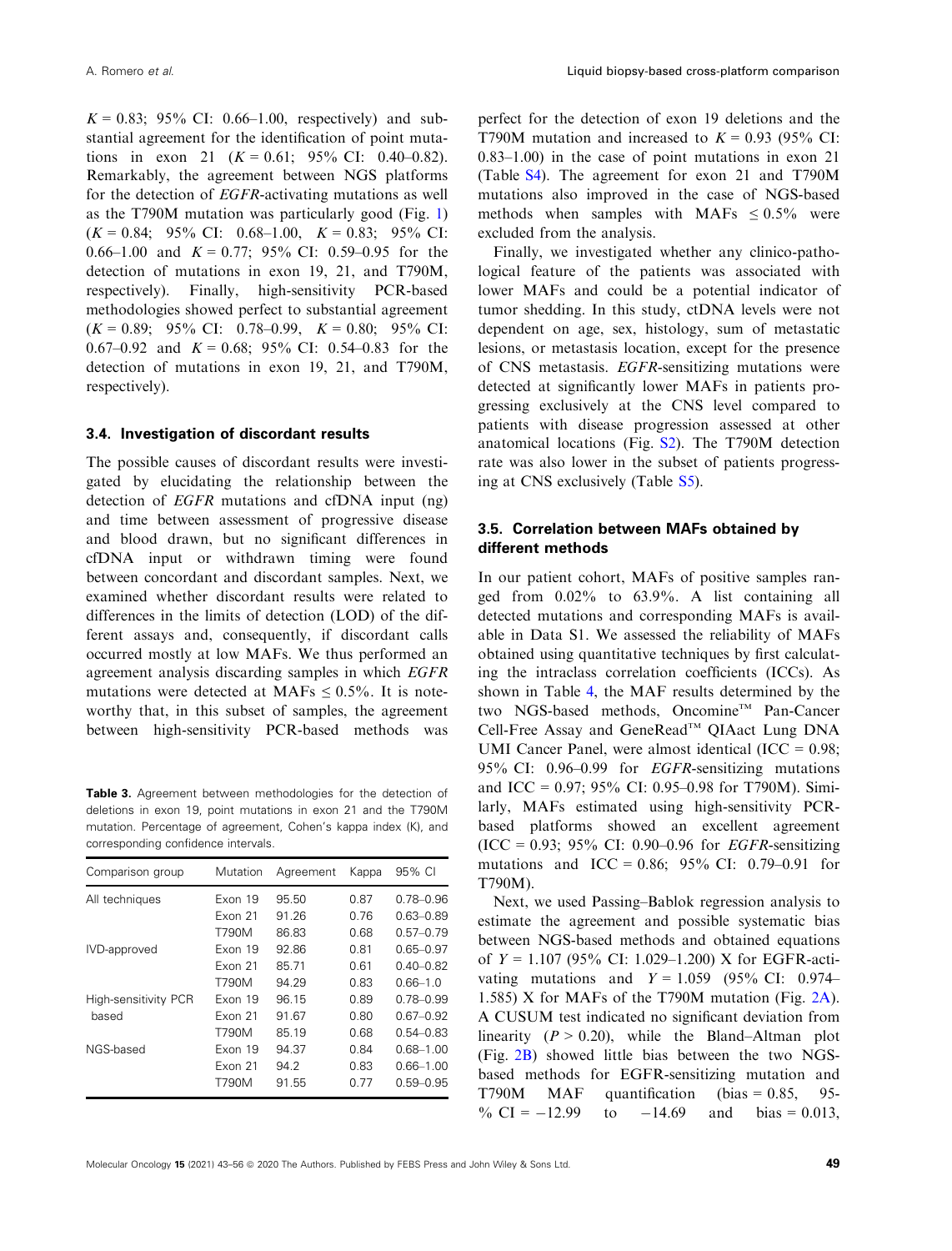<span id="page-7-0"></span>

Fig. 1. Venn diagrams showing concordance among NGS-based methodologies and PCR-based platforms for T790M detection. L2 NGS: Oncomine™ Pan-Cancer Cell-Free Assay performed in laboratory 2. L3 NGS: GeneRead™ QIAact Lung DNA UMI Cancer Panel performed in laboratory 3. L2 dPCR: QuantStudio®3D Digital PCR System, performed in laboratory 2. L3 TaqMan in-house 5-nuclease real-time PCR assay in presence of PNA carried out in laboratory 3. L1 BEAMing OncoBEAMEGFRperformed in laboratory 1.

Table 4. ICC and corresponding confidence intervals for equivalent MAF measurements.

| Comparison group           | Mutation    | ICC  | 95% CI        |
|----------------------------|-------------|------|---------------|
| All techniques             | Sensitizing | 0.94 | $0.92 - 0.96$ |
|                            | T790M       | 0.94 | $0.91 - 0.96$ |
| High-sensitivity PCR based | Sensitizing | 0.93 | $0.90 - 0.96$ |
|                            | T790M       | 0.86 | $0.79 - 0.91$ |
| NGS-based                  | Sensitizing | 0.98 | $0.96 - 0.99$ |
|                            | T790M       | 0.97 | $0.95 - 0.98$ |

95% CI =  $-3.12-3.14$ , respectively), with only three measurements lying outside the confidence interval in both cases. Similar results were obtained for PCRbased platforms (Fig. S3).

Finally, there was a significant but weak positive correlation between MAFs and total cfDNA concentration (Spearman's correlation coefficient below 0.4 in all cases).

#### 3.6. Comparison with tissue biopsies

A rebiopsy at disease progression was obtained from 35 (48.61%) patients. According to the pathology report, the original EGFR-sensitizing mutation was detected in all FFPE samples, while the T790M mutation was present in 15 tumor samples (43%). The T790M mutation was more frequent in patients whose tumors harbored a deletion in exon 19 (77%) than in those with other sensitizing mutations (54%). Of note, in cases in which rebiopsy was not possible ( $N = 37$ ), the T790M mutation was detected in the plasma sample by at least one method in 18 cases. Overall, T790M mutation was detected by at least one method in 39 (54%) plasma samples. The detection of the T790M mutation in the plasma was not associated with the TKI received nor

with any clinic-pathological features analyzed (gender, age, histology, smoking status).

The sensitivity, specificity, and positive and negative likelihood ratios for each method, considering the results of rebiopsy as the gold standard, are shown in Table [5](#page-8-0). Of note, the G719X and S768l mutations, which were reported to be present in two rebiopsies from two independent patients, were not detected by any of the methodologies. As shown, all parameters were superior for EGFR-sensitizing mutations compared with the T790M mutation. Remarkably, the T790M was systematically detected at lower MAF in the plasma sample than the original EGFR-sensitizing mutation ( $P < 0.001$ ; Wilcoxon test) (Fig.  $S4$ ), suggesting that the lower MAF values for T790M could limit assay performance.

Sensitivity and specificity of each methodology, for the detection of the original EGFR sensitizing considering the gold standard the original tissue specimen is presented in Table S6.

### 4. Discussion

Biomarker testing using liquid biopsies is becoming the standard of care in many clinical laboratories as a noninvasive procedure with a short turnaround time. However, studies assessing the agreement between different platforms and, more importantly, exploring biological and technical factors responsible for discordant results are still limited. Here, we present the results of an observational trial specifically designed to evaluate the agreement between seven methods used for the detection of EGFR mutations in the cfDNA. Samples from 72 patients with stage IV NSCLC progressing to a first- or second-generation TKI were prospectively collected in 23 Spanish hospitals under a strict protocol. The study was monitored by the Spanish Lung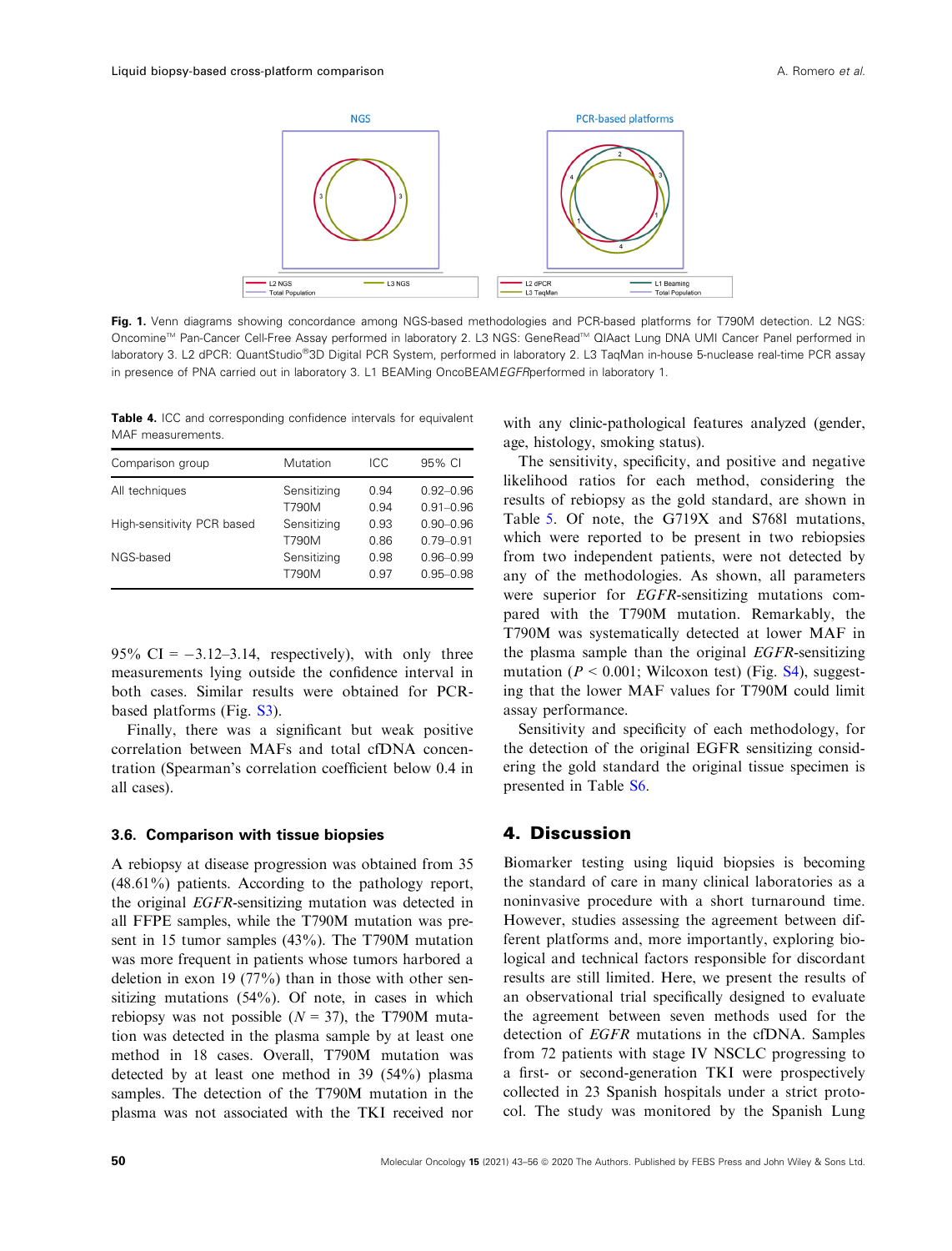<span id="page-8-0"></span>

Fig. 2. Comparison of MAFs obtained by NGS-based platforms. (A) Passing-Bablok regression showing close concordance between the two methods for the assessment of T790M MAFs and Bland–Altman plot showing low level of bias between both methods for quantifying T790M allele frequency. (B) Passing–Bablok regression and Bland–Altman plot showing the agreement between NGS-based platforms for the quantification of EGFR-sensitizing mutations.

|                          | T790M              |                    |                   |                   | Exon 21            |                    |                   | Exon 19           |                    |                    |                   |                   |
|--------------------------|--------------------|--------------------|-------------------|-------------------|--------------------|--------------------|-------------------|-------------------|--------------------|--------------------|-------------------|-------------------|
| Methodology              | Sensitivity<br>(%) | Specificity<br>(%) | <b>PPV</b><br>(%) | <b>NNV</b><br>(%) | Sensitivity<br>(%) | Specificity<br>(%) | <b>PPV</b><br>(%) | <b>NNV</b><br>(%) | Sensitivity<br>(%) | Specificity<br>(%) | <b>PPV</b><br>(%) | <b>NNV</b><br>(%) |
| <b>BEAMing</b>           | 54                 | 73                 | 81                | 42                | 80                 | 100                | 100               | 92                | 71                 | 100                | 100               | 70                |
| dPCR                     | 58                 | 73                 | 82                | 44                | 90                 | 100                | 100               | 96                | 62                 | 100                | 100               | 64                |
| PNA-Q-PCR                | 54                 | 73                 | 81                | 42                | 70                 | 100                | 100               | 89                | 53                 | 100                | 100               | 58                |
| <b>NGS</b><br>Oncomine   | 42                 | 90                 | 91                | 40                | 89                 | 100                | 100               | 96                | 62                 | 92                 | 93                | 60                |
| <b>NGS</b><br>GeneReader | 42                 | 82                 | 83                | 40                | 70                 | 100                | 100               | 89                | 61                 | 100                | 100               | 57                |
| Cobas                    | 42                 | 91                 | 91                | 42                | 80                 | 100                | 100               | 92                | 65                 | 93                 | 100               | 65                |
| Therascreen              | 25                 | 90                 | 86                | 33                | 50                 | 100                | 100               | 82                | 50                 | 100                | 100               | 58                |

Table 5. Sensitivity, specificity positive predictive value (PPV) and negative predictive value (NPV) of each methodology and according to the type of mutation.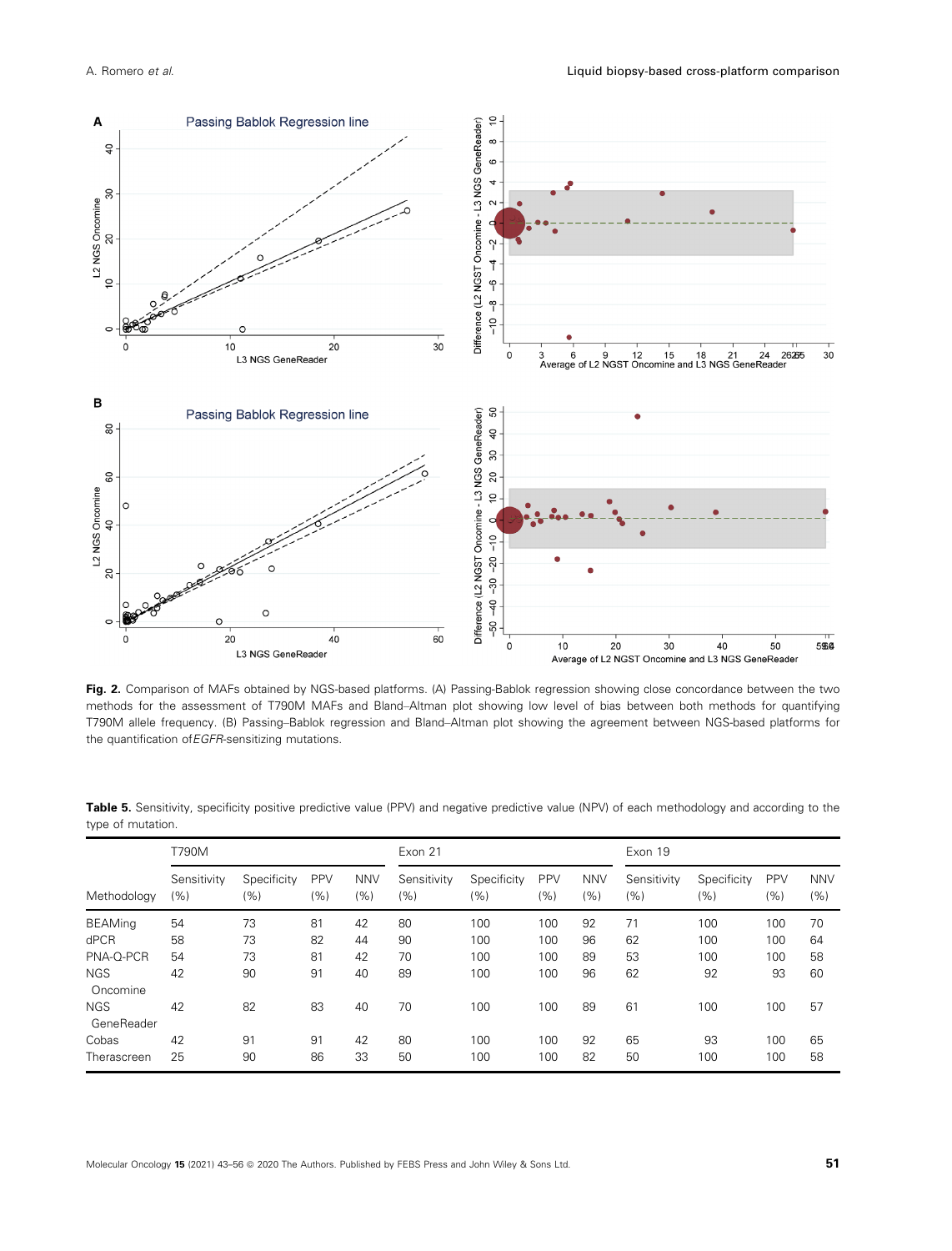Cancer Group (GECP) to minimize the variability due to preanalytical conditions. Overall, the proportion of observed agreement among all the methods for the detection of EGFR mutations was good and particularly high for NGS-based and high-sensitivity PCR platforms. Interestingly, concordance was slightly lower for T790M mutation compared to mutations in exons 19 and 21, which always presented higher MAFs  $(P < 0.001$ ; Wilcoxon test) (Fig. S4), consistent with the idea that T790M mutation is subclonal and arises later in tumor evolution and suggesting that the lower MAF values for T790M mutation could limit assay performance. A cross-platform comparison including 38 samples from patients with EGFR-mutated lung cancer from the phase 1 AURA trial analyzed the concordance between the results obtained with BEAMing, ddPCR, Therascreen, and  $\cosh s$ <sup>®</sup> *EGFR* Mutation Test using tissue results as a nonreference standard [[22](#page-12-0)]. Consistent with our results, the authors found that the concordance was lower for T790M (57%, 48%, 74%, and 70% for T790M vs 97%, 95%, 97%, and 95% for the L858R mutation using cobas, Therascreen, ddPCR, and BEAMing, respectively). In a recent study analyzing EGFR mutations in plasma from patients recruited in the AURA3 trial using the cobas EGFR Mutation Test v2 (cobas plasma), droplet digital polymerase chain reaction (ddPCR), and an NGS-based test (Guardant360), a lower positive percent agreement was observed for the detection of T790M mutation compared with EGFR exon 19 deletion or L858R mutation [[23](#page-12-0)].

In our study, rebiopsies were obtained from 35 (48.61%) patients, highlighting the limited tissue availability after disease progression due to patient safety concerns. Of note, the T790M mutation was detected in 18 cases in which rebiopsy was not feasible.

Considering tissue genotyping as a nonreference standard, in our study sensitivity ranged from 25% to 58% for the detection of T790M mutation. Consistent with our results, T790M mutation detection rates in blood samples collected upon disease progression have been reported to range as broadly as from 18% to 78% [\[10\]](#page-11-0). Specificity, however, was acceptable for realworld applications, which supports the use of blood as a first choice for assessing EGFR mutations and relegating tissue tests to cases of negative plasma results. NGS, dPCR, PNA-Q-PCR, and BEAMing detected a higher number of T790M-positive samples than cobas and Therascreen as was observed previously, but with fewer number or cross comparisons than in our study  $[10,22,23]$ . It is important to point out that EGFR-sensitizing mutations landscape is complex and

uncommon clinically relevant EGFR mutations in exons 18, 19, 20, 21 might not be detected by qPCRbased technologies. In this way, singleplex approaches such as dPCR are limited by the number of mutations that can be interrogated in a given sample and might require to prioritize the order of mutations to be tested. On the contrary, NGS-based approaches permit to interrogate a wide number of mutations simultaneously saving time and sample material.

We explicitly examined the effect of the input quantity DNA and MAF for discordant calls. First, we were not able to demonstrate an improvement in the agreement between methods when samples with low cfDNA input were discarded from the analysis. Conversely, the agreement ranged from almost perfect to perfect  $(K = 1)$  when excluding samples in which an EGFR mutation was detected at MAFs  $\leq 0.5\%$ . This observation could also explain the higher agreement and better sensitivity and specificity of methods when analyzing EGFR-sensitizing mutation compared to the concomitant T790M mutation. As mentioned, the T790M mutation was always detected at lower MAFs with respect to the original *EGFR*-sensitizing mutation. Consistent with this, in a recent paper comparing BEAMing and ddPCR for ctDNA analysis using plasma samples from advanced breast cancer patients enrolled in the PALOMA-3 trial, the authors showed that discordant calls occurred at MAFs  $\lt 1\%$  [[24](#page-12-0)]. Likewise, in the above-mentioned study analyzing samples from the AURA3 trial, the authors reported that discordant results between NGS and ddPCR always occurred in cases where mutations were detected at MAFs  $\leq 1\%$  [\[23\]](#page-12-0). Nevertheless, this study did not explore the patient's outcome according to MAFs, as it was conceived a non-post-authorization (non-PAS), noninterventional study where participants did not receive treatment in relation to the study. Further studies addressing the impact on MAF in treatment outcome would be of particular interest.

We were not able to demonstrate a significant association between DNA input and discordant results, but the opposite hypothesis cannot be ruled out. Indeed, there was a significant but weak positive correlation between MAFs and total cfDNA concentration. Other researchers have previously reported this observation [\[25\]](#page-12-0), meaning that EGFR mutations can be detected in the cfDNA at  $AF > 0.5\%$ , even when the amount of cfDNA is low. Therefore, in our hands, MAFs is the best parameter for evaluating how trustworthy the result of a plasma test is and should be always informed in clinical reports. Clinical guidelines should stress the fact that plasma genotyping is less informative when MAFs are missing.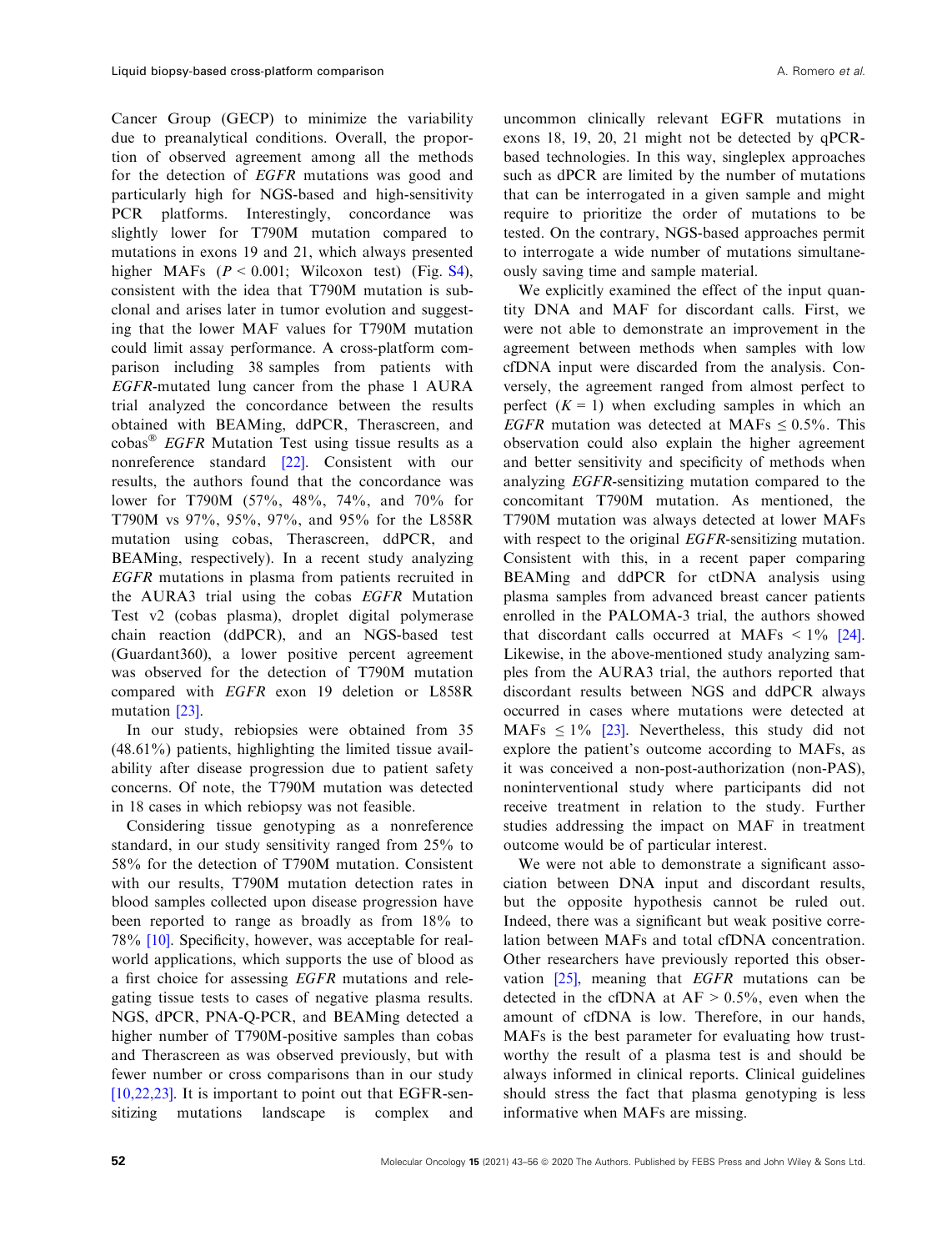Despite emerging evidence suggesting that quantitative information from plasma genotyping is clinically relevant [[24,25](#page-12-0)], the available data evaluating the concordance between quantitative MAF values are still limited to small sets. Here, we compared MAF measurements assessed by each method using statistical methods common in laboratory medicine, namely the Passing-Bablok regression and Bland–Altman plots. However, these methods are scarcely used for comparing the performance of molecular biology-based techniques [[26,27](#page-12-0)]. Nevertheless, we believe that MAFs can be considered as a clinical chemistry analyte, such as glucose or cholesterol, and therefore, methods should be compared using statistical approaches specifically designed for this aim. Importantly, our data indicate that there was an excellent concordance between MAFs obtained by NGS-based techniques and obtained by high-sensitivity PCR-based methods. With an analytic sensitivity like that of dPCR or BEAMing, NGS-based assay would be the best option for studying oncogenic drivers in the ctDNA as a wider number of somatic mutations can be interrogated. A limited number of studies have evaluated the concordance between NGS-based assays using clinical samples and conflicting results have been reported. While some researchers have found very low congruence between platforms for same-patient-paired samples [[28\]](#page-12-0), others have reported a high rate of concordance in direct comparisons between NGS-based platforms, with discordant somatic mutations being mostly subclonal [\[29\]](#page-12-0). This suggests that discordant calls mostly occur at low MAF values.

Driver mutation MAFs varied from patient to patient by as much as 0.02% to 54.4%. To elucidate which factors could determine such a difference, we evaluated several clinical variables. In our hands, the presence of CNS metastasis was the only factor affecting MAFs, suggesting that biomarker testing using liquid biopsies could be limited by the anatomical location of the cancer lesions and that assay sensitivity might be compromised in patients with CNS metastasis. Indeed, it is well established that ctDNA is more frequently detected in patients with solid tumors outside the brain [\[30\]](#page-12-0), and we have recently demonstrated that pleural effusion, ascites, and cerebrospinal fluid are superior to blood for detecting somatic mutations in patients with pleural, peritoneal, or CNS involvement [[31](#page-12-0)]. On the other hand, since our cohort was very homogenous in terms of the type of patients included (i.e., all patients had stage IV disease, samples were all collected at the first disease progression after first-line treatment with TKI, most cases were adenocarcinoma, etc.), we were unable to analyze the impact

of other clinical factors affecting tumor shedding (i.e., tumor stage).

The strengths of our study include the comparison of many platforms, in contrast with previously published studies, sample anonymization and blind analysis by the participating laboratories and, finally, that samples were prospectively collected under a strict protocol, with all enrolled patients being at the same clinical treatment stage, immediately after progression to a first-line TKI treatment. Moreover, the study was monitored by a contract research organization (Spanish Lung Cancer Group) to minimize clinical variability. One limitation is that we did not measure potential contamination from somatic mutations attributable to clonal hematopoiesis, although, to our knowledge, somatic mutations in the EGFR gene due to clonal hematopoiesis are very rare events at best [[32,33](#page-12-0)].

# 5. Conclusion

This prospective multicenter study demonstrates that NGS, digital PCR, and RT-PCR-based methodologies show good to excellent agreement for the detection of EGFR mutations in cfDNA, including the T790M mutation, with most discordant calls occurring at  $MAFs \leq 0.5\%$ . With NGS enabling the simultaneous testing of multiple mutations, our results support the use of this technology for noninvasive biomarker testing and suggest that MAFs and the limits of detection of the assay used should always be reported in the clinical setting.

### Acknowledgements

We would like to thank our patients for their participation in the study.

# Conflict of interest

The authors have declared no conflict of interest at individual level. AstraZeneca supported this work. All reagents, necessary for the study, were funded by AstraZeneca. The study protocol and the final version of the manuscript were revised and approved by Astra-Zenca.

### Author contributions

AR, EJ-L, MAM-V conceived and coordinated the study. AR, EJ-L, MAM-V, MP, BG-P, ARoy, SC-F, AR-F, and MP contributed to experimental design and data analysis. SC-F, AR-F, BG-P, AI, PC, and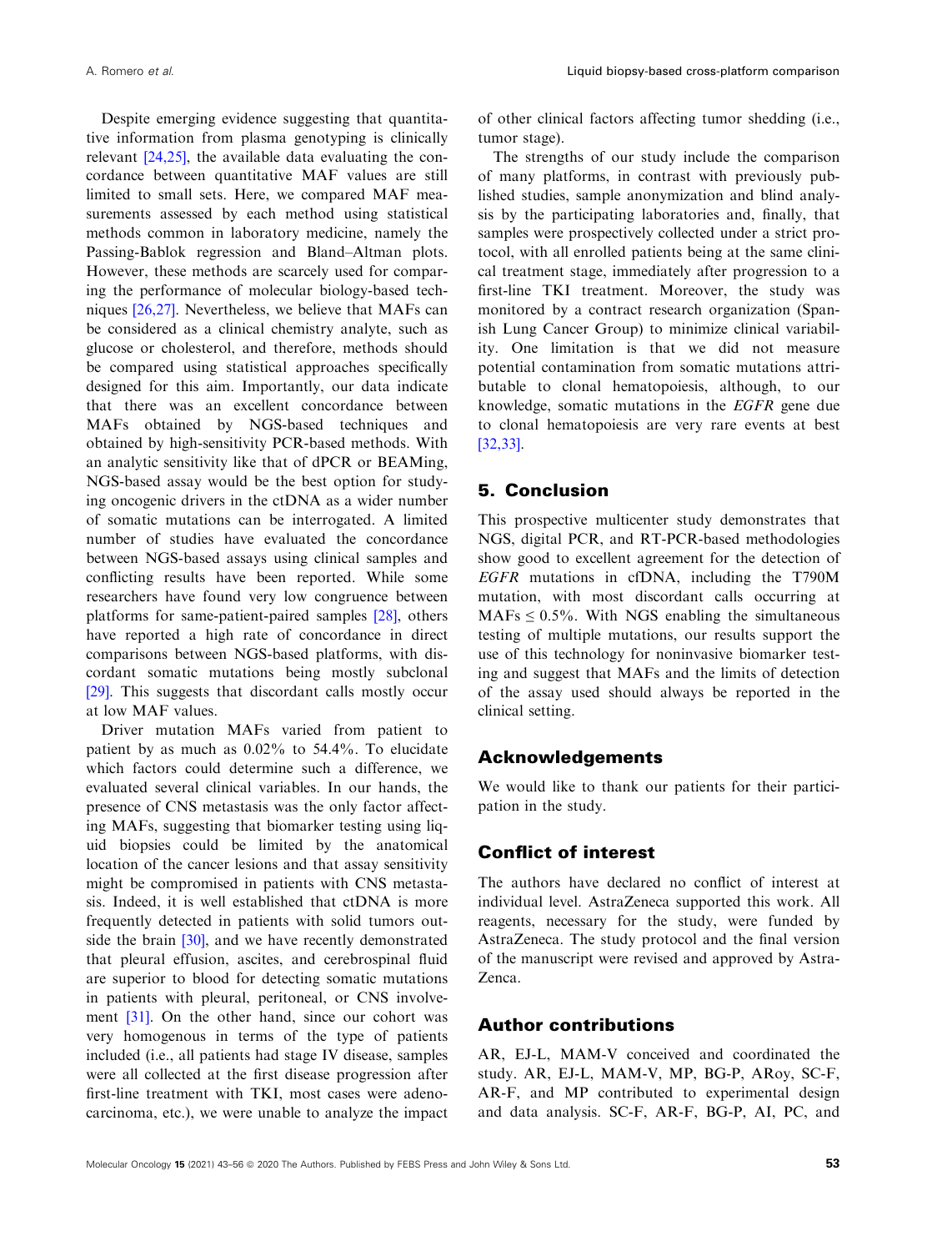<span id="page-11-0"></span>AC carried out experiments. AR, ARoy, EJ-L, and MAM-V performed the statistical analyses. JPA, OJV, PD, MC, BH, SVE, GB, MG, MM, RB, ALO, AB, JB-B, JMJ, JGG, SV, CGG, BM, and ALM selected the study population. AR, MAM-V, and EJ-L contributed to manuscript preparation. All authors read and approved the final manuscript.

# Ethics approval and consent to participate

The study was approved by the Hospital Puerta de Hierro Ethics Committee (internal code internal code PI-154/17), and written informed consent was obtained from each participant.

## Data accessibility

Data are available upon request.

# References

- 1 Sequist LV, Martins RG, Spigel D, Grunberg SM, Spira A, Jänne PA, Joshi VA, McCollum D, Evans TL, Muzikansky A et al. (2008) First-line gefitinib in patients with advanced non-small-cell lung cancer harboring somatic EGFR mutations. J Clin Oncol 26, 2442-2449.
- 2 Mok TS, Wu YL, Thongprasert S, Yang CH, Chu DT, Saijo N, Sunpaweravong P, Han B, Margono B, Ichinose Y et al. (2009) Gefitinib or carboplatinpaclitaxel in pulmonary adenocarcinoma. N Engl J Med 361, 947–957.
- 3 Rosell R, Carcereny E, Gervais R, Vergnenegre A, Massuti B, Felip E, Palmero R, Garcia-Gomez R, Pallares C, Sanchez JM et al. (2012) Erlotinib versus standard chemotherapy as first-line treatment for European patients with advanced EGFR mutationpositive non-small-cell lung cancer (EURTAC): a multicentre, open-label, randomised phase 3 trial. Lancet Oncol 13, 239–246.
- 4 Park K, Tan E-H, O'Byrne K, Zhang L, Boyer M, Mok T, Hirsh V, Yang JC-H, Lee KH, Lu S et al. (2016) Afatinib versus gefitinib as first-line treatment of patients with EGFR mutation-positive non-smallcell lung cancer (LUX-Lung 7): a phase 2B, openlabel, randomised controlled trial. Lancet Oncol 17, 577–589.
- 5 Mok TS, Wu Y-L, Ahn M-J, Garassino MC, Kim HR, Ramalingam SS, Shepherd FA, He Y, Akamatsu H, Theelen WS *et al.* (2017) Osimertinib or platinumpemetrexed in EGFR T790M–positive lung cancer. N Engl J Med 376, 629–640.
- 6 Soria JC, Ohe Y, Vansteenkiste J, Reungwetwattana T, Chewaskulyong B, Lee KH, Dechaphunkul A, Imamura

F, Nogami N, Kurata T et al. (2018) Osimertinib in untreated EGFR-mutated advanced non-small-cell lung cancer. N Engl J Med 378, 113-125.

- 7 Rolfo C, Mack PC, Scagliotti GV, Baas P, Barlesi F, Bivona TG, Herbst RS, Mok TS, Peled N, Pirker R et al. (2018) Liquid biopsy for advanced non-small cell lung cancer (NSCLC): a statement paper from the IASLC. J Thorac Oncol 13, 1248–1268.
- 8 Leighl NB, Page RD, Raymond VM, Daniel DB, Divers SG, Reckamp KL, Villalona-Calero MA, Dix D, Odegaard JI, Lanman RB et al. (2019) Clinical utility of comprehensive cell-free DNA analysis to identify genomic biomarkers in patients with newly diagnosed metastatic non-small cell lung cancer. Clin Cancer Res 25, 4691–4700.
- 9 Lung Cancer Metastatic. Available online at [NCCN.](http://NCCN.org/patients) [org/patients](http://NCCN.org/patients) NCCN guidelines for patients non-small cell lung cancer.
- 10 Mayo-de-las-Casas C, Jordana-Ariza N, Garzón-Ibañez M, Balada-Bel A, Bertrán-Alamillo J, Viteri-Ramírez S, Reguart N, Munoz-Quintana MA, Lianes-Barragan P, ~ Camps C et al. (2017) Large scale, prospective screening of EGFR mutations in the blood of advanced NSCLC patients to guide treatment decisions. Ann Oncol 28, 2248–2255.
- 11 Oxnard GR, Paweletz CP, Kuang Y, Mach SL, O'Connell A, Messineo MM, Luke JJ, Butaney M, Kirschmeier P, Jackman DM et al. (2014) Noninvasive detection of response and resistance in EGFR mutant lung cancer using quantitative next-generation genotyping of cell-free plasma DNA. Clin Cancer Res 20, 1698–1705.
- 12 Jenkins S, Yang JCH, Ramalingam SS, Yu K, Patel S, Weston S, Hodge R, Cantarini M, Jänne PA, Mitsudomi T et al. (2017) Plasma ctDNA analysis for detection of the EGFR T790M mutation in patients with advanced non-small cell lung cancer. J Thorac Oncol 12, 1061–1070.
- 13 Provencio M, Torrente M, Calvo V, Pérez-Callejo D, Gutiérrez L, Franco F, Pérez-Barrios C, Barquín M, Royuela A, García-García F et al. (2018) Prognostic value of quantitative ctDNA levels in non small cell lung cancer patients. Oncotarget 9, 488–494.
- 14 Karachaliou N, Mayo-De Las Casas C, Queralt C, De Aguirre I, Melloni B, Cardenal F, Garcia-Gomez R, Massuti B, Sánchez JM, Porta R et al. (2015) Association of EGFR L858R mutation in circulating free DNA with survival in the EURTAC trial. JAMA Oncol 1, 149–157.
- 15 Friedman M (1937) The use of ranks to avoid the assumption of normality implicit in the analysis of variance. J Am Stat Assoc 32, 675-701.
- 16 Landis JR & Koch GG (1977) The measurement of observer agreement for categorical data. Biometrics 33, 159.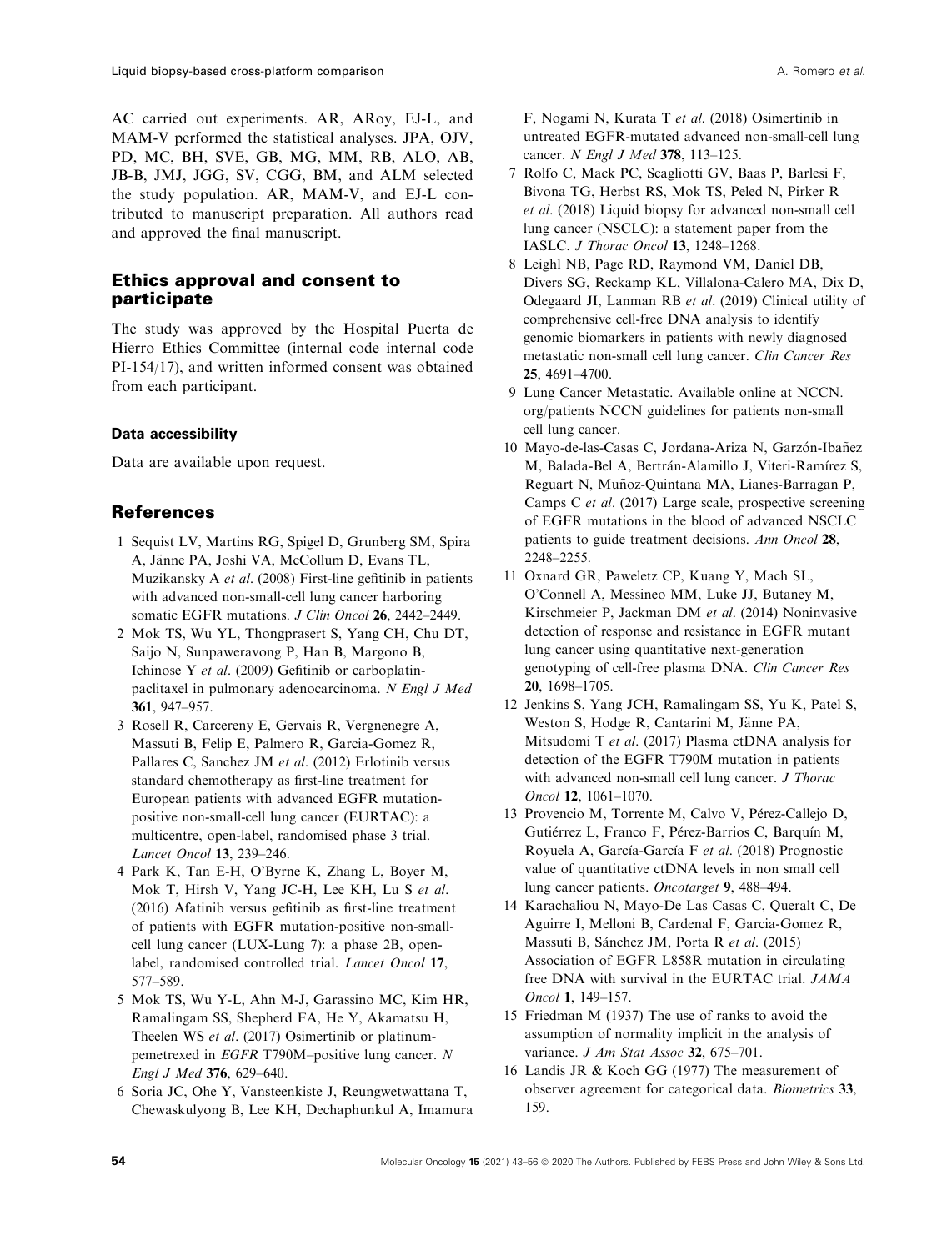- <span id="page-12-0"></span>17 Lin LI-K (1989) A concordance correlation coefficient to evaluate reproducibility. Biometrics 45, 255.
- 18 Steichen TJ & Cox NJ (2002) A note on the concordance correlation coefficient. Stata J Promot Commun Stat Stata 2, 183–189.
- 19 McBride GB (2005) A proposal for strength-ofagreement criteria for Lin's concordance correlation coefficient. NIWA Client Report, HAM2005-062.
- 20 Passing H & Bablok W (1983) A new biometrical procedure for testing the equality of measurements from two different analytical methods. Application of linear regression procedures for method comparison studies in Clinical Chemistry. Part I. J Clin Chem Clin Biochem 21, 709–720.
- 21 Martin Bland J & Altman DG (1986) Statistical methods for assessing agreement between two methods of clinical measurement. Lancet 327, 307–310.
- 22 Thress KS, Brant R, Carr TH, Dearden S, Jenkins S, Brown H, Hammett T, Cantarini M and Barrett JC (2015) EGFR mutation detection in ctDNA from NSCLC patient plasma: a cross-platform comparison of leading technologies to support the clinical development of AZD9291. Lung Cancer 90, 509–515.
- 23 Papadimitrakopoulou VA, Han JY, Ahn MJ, Ramalingam SS, Delmonte A, Hsia TC, Laskin J, Kim S-W, He Y, Tsai C-M et al. (2020) Epidermal growth factor receptor mutation analysis in tissue and plasma from the AURA3 trial: osimertinib versus platinum-pemetrexed for T790M mutation-positive advanced non–small cell lung cancer. Cancer 126, 373–380.
- 24 O'Leary B, Hrebien S, Beaney M, Fribbens C, Garcia-Murillas I, Jiang J, Li Y, Huang Bartlett C, Andre F, Loibl S et al. (2019) Comparison of beaming and droplet digital PCR for circulating tumor DNA analysis. Clin Chem 65, 1405–1413.
- 25 Li BT, Janku F, Jung B, Hou C, Madwani K, Alden R, Razavi P, Reis-Filho JS, Shen R, Isbell JM et al. (2019) Ultra-deep next-generation sequencing of plasma cellfree DNA in patients with advanced lung cancers: results from the actionable genome consortium. Ann Oncol 30, 597–603.
- 26 Provencio M, Pérez-Barrios C, Barquin M, Calvo V, Franco F, Sánchez E, Sánchez R, Marsden D, Cristóbal Sánchez J, Martin Acosta P et al. (2019) Next-generation sequencing for tumor mutation quantification using liquid biopsies. Clin Chem Lab 58, 306–313.
- 27 Barquín M, Maximiano C, Pérez-Barrios C, Sanchez-Herrero E, Soriano M, Colmena M, García-Espantaleón M, Tejerina González E, Gutierrez L, Sánchez Ruiz AC et al. (2019) Peritoneal washing is an adequate source for somatic BRCA1/2 mutation testing in ovarian malignancies. Pathol Res Pract 215, 392–394.
- 28 Torga G & Pienta KJ (2018) Patient-paired sample congruence between 2 commercial liquid biopsy tests. JAMA Oncol 4, 868–870.
- 29 Gupta R, Othman T, Chen C, Sandhu J, Ouyang C & Fakih M (2020) Guardant360 circulating tumor DNA assay is concordant with FoundationOne nextgeneration sequencing in detecting actionable driver mutations in anti-EGFR naive metastatic colorectal cancer. Oncologist 25, 235-243.
- 30 Bettegowda C, Sausen M, Leary RJ, Kinde I, Wang Y, Agrawal N, Bartlett BR, Wang H, Luber B, Alani RM et al. (2014) Detection of circulating tumor DNA in early- and late-stage human malignancies. Sci Transl Med 6, 224ra24.
- 31 Villatoro S, Mayo-de-las-Casas C, Jordana-Ariza N, Viteri-Ramírez S, Garzón-Ibañez M, Moya-Horno I, García-Peláez B, González-Cao M, Malapelle U, Balada-Bel A et al. (2019) Prospective detection of mutations in cerebrospinal fluid, pleural effusion, and ascites of advanced cancer patients to guide treatment decisions. Mol Oncol 13, 2633–2645.
- 32 Ptashkin RN, Mandelker DL, Coombs CC, Bolton K, Yelskaya Z, Hyman DM, Solit DB, Baselga J, Arcila ME, Ladanyi M et al. (2018) Prevalence of clonal hematopoiesis mutations in tumor-only clinical genomic profiling of solid tumors. JAMA Oncol 4, 1589–1593.
- 33 Coombs CC, Gillis NK, Tan X, Berg JS, Ball M, Balasis ME, Montgomery ND, Bolton KL, Parker JS, Mesa TE et al. (2018) Identification of clonal hematopoiesis mutations in solid tumor patients undergoing unpaired next-generation sequencing assays. Clin Cancer Res 24, 5918–5924.

# Supporting information

Additional supporting information may be found online in the Supporting Information section at the end of the article.

Fig. S1. Flowchart of the procedure work.

Fig. S2. Boxplot showing differences in MAFs between patients progressing at the brain level exclusively and patients with disease progression assessed at other anatomical locations.

Fig. S3. Comparison of MAFs obtained by NGSbased platforms.

Fig. S4. Boxplot showing differences in AFs between sensitizing and the T790M mutation according to each platform.

Table S1. Input volume and elution volume according to extraction method.

Table S2. Analytical sensitivities for each platform.

Table S3. Total amount of cfDNA (ng) obtained per mL of plasma for each patient and according to each methodology.